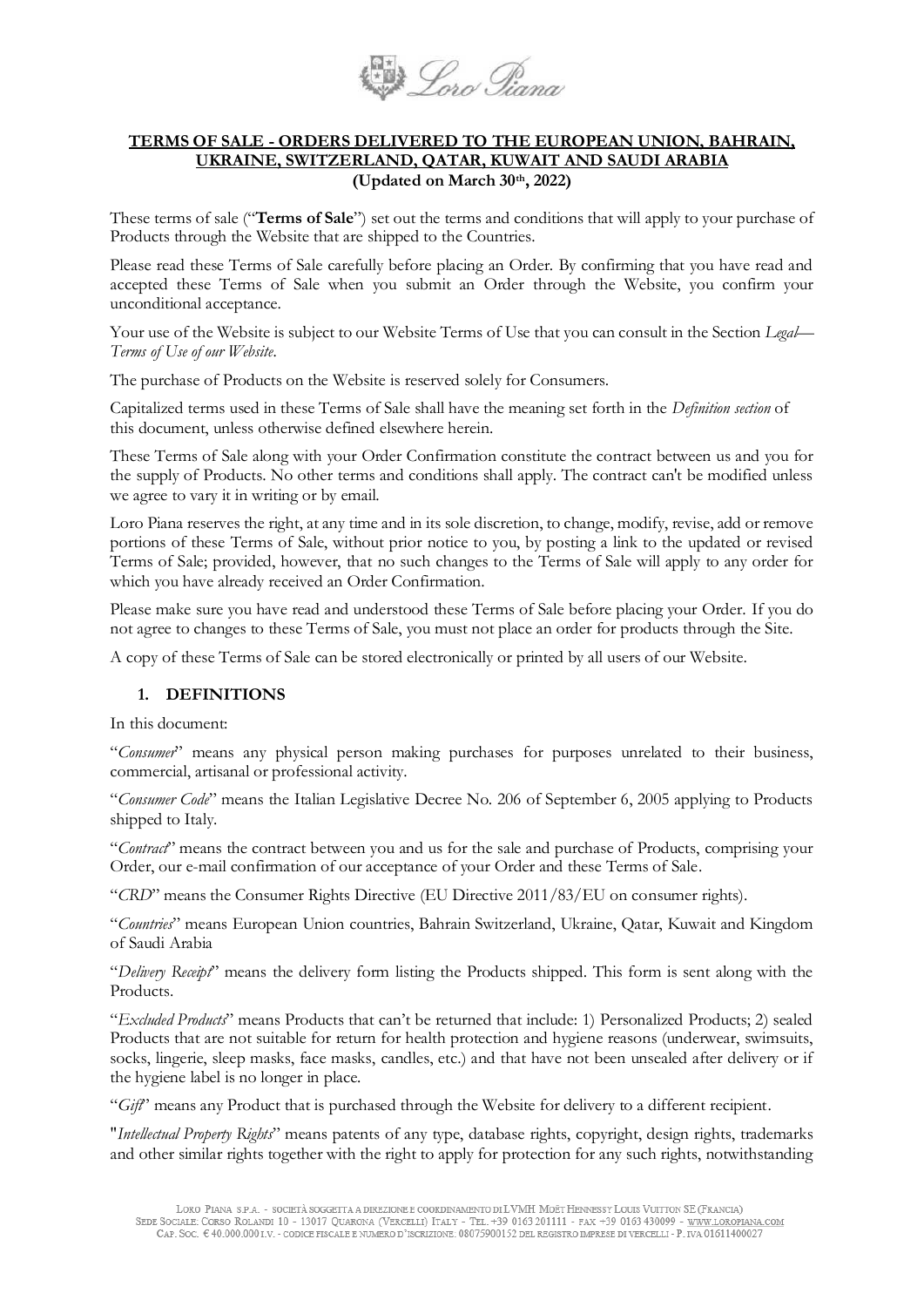

whether they have been registered or not and including any pending registration.

"*Loro Piana*", "*we*" "*us*", or "*our*" means means Loro Piana S.p.A. company subject to the direction and coordination of LVMH Moet Hennessy Louis Vuitton S.E. (France) -, with registered office in Corso Rolandi 10, 13017 Quarona (VC) — Italy, VAT number 01611400027, company Register Number 08075900152, e-mail address: [customerservice.eu@loropiana.,](mailto:customerservice.eu@loropiana.com) tel +39.02.77802800

"*Loro Piana Store*" means any Loro Piana store listed as available for returns on our Website, including online shopping facility.

"*Order*" means an order for Products.

"*Order Processing Receipt*" means the e-mail Loro Piana will send to you at the time your Order is received by Loro Piana.

"*Order Confirmation*" means the e-mail Loro Piana will send to you at the time the Products are shipped confirming shipment of all or part of the ordered Products.

"*Personalized Products*" means the Products for which Loro Piana offers a service of personalization.

"*Products*" means the products that we sell on the Website from time to time.

*"Ready-to-Wear Products"* means ready-made garments, sold in finished condition and in standardized sizes

"Return Authorization Number" mean the number you will receive to exchange or return Products.

"*Special Terms*" means the special terms of sale for Personalized Products.

*"Terms of Sale*" means these terms and conditions of sale.

"*You*" means our valued customer

"*Website*" means our website located at [http://www.loropiana.com.](http://www.loropiana.com/)

## **2. ORDER AND ACCEPTANCE**

To place an Order, you must be 18 years of age or over and by placing an order you represent that you are at least 18 years of age.

You will have to select the Products on the Website, select color and size and add them to your shopping bag.

If you wish to proceed with the purchase, you may choose one of the following options:

- PAYPAL express check-out option by clicking on "PAYPAL" button. In this case, you will be automatically redirected to the website [www.paypal.it](http://www.paypal.it/) where you will carry out the payment without registering on the Website. Once the payment is carried out you will be redirected again to the Website in order to fill in the missing information that are necessary to complete the Order
- Website check-out option by clicking on "PROCEED TO CHECKOUT" button. In this case, you may proceed through the registration or the login into your personal account or you may proceed without any registration.

You are responsible for maintaining the confidentiality of your password and restricting access to your password and account. You agree to accept responsibility for all purchases and activities that occur under your account.

Once you have selected your payment method you will be redirected to the payment page where in order to finalize the checkout you will click on the "SUBMIT ODER AND PAY" button.

Each Order submitted constitutes an offer to purchase Products from us. Orders are subject to availability and acceptance by us and we may, at any time and at our sole discretion, refuse to accept your Order, including but not limited to cases where:

- you provided us with (i) incorrect information, including without limitation, insufficient or incorrect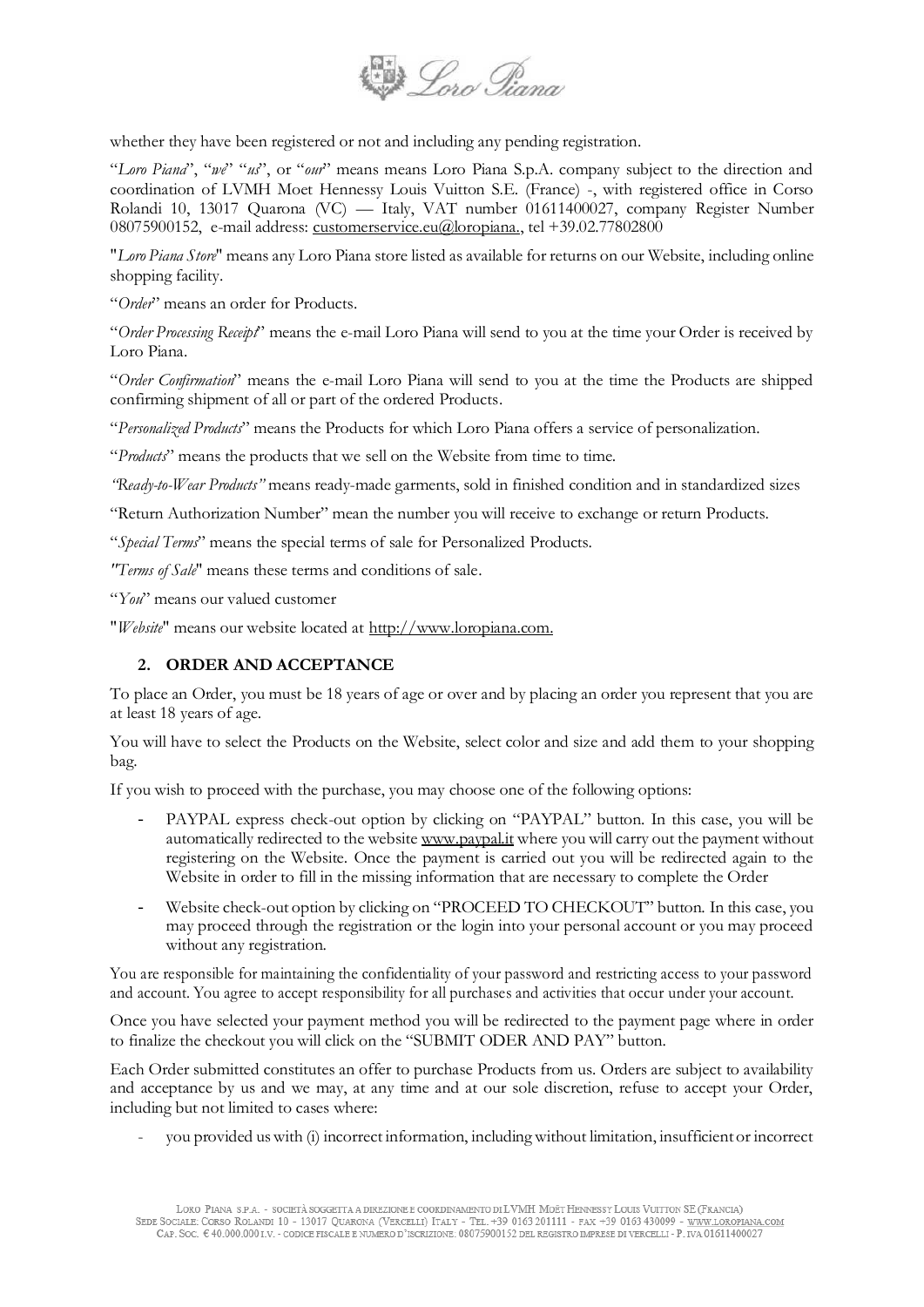

payment details, incorrect billing information; (ii) insufficient or incorrect shipping address — in this regard, please note we do not ship Products to P.O. boxes; or (iii) fraudulent information

- there is an error on the Website relating to the Products that you have ordered, for example an error relating to the price or description of the Products as displayed on our Website
- the Products that you have ordered are no longer available through our Website
- the amount of the proposed transaction is excessively high, based on our case-by-case evaluation, and subject to our discretion; or
- we believe that you are under the age of 18.

If we are unable to accept your Order, we will contact you at the e-mail address or telephone number that you have provided to us, as soon as possible within 30 days from the date of your Order.

If you place an Order by telephone, you will have to register on the Website during the call and provide us with an e-mail address.

After you have placed your Order through the Website or by telephone, you will receive an Order Processing Receipt that is an e-mail from us confirming that your Order has been received by us and is being processed.

If you do not receive the Order Processing Receipt within 48 hours of placing the Order, contact us at +39.02.77802800 or by e-mail at [customerservice.eu@loropiana.com b](mailto:%20customerservice.eu@loropiana.com)efore you try to place another Order for the same Products.

Please note that the Order Processing Receipt does not constitute acceptance of your Order.

The acceptance of your Order and the charge of the amount on your credit card or other means of payment you have selected will take place only when we send you the Order Confirmation through which we inform you that your Order has been shipped.

Together with the Order Confirmation you will receive as well as an e-invoice for your Order.

You hereby acknowledge and agree that we reserve the right to accept your Order in whole or in part; therefore, in the event of partial acceptance, your card will be debited and the Products will be shipped for the part of the Order that was accepted.

If you have any questions, comments or concerns regarding your Order, or if you think that your Order was rejected by us in error, please contact us at the contact details indicated under Section "CUSTOMER SERVICE" below.

### **3. PRODUCT AVAILABILITY**

We will make all reasonable efforts to ensure that the prices and other information about Products displayed on the Website are accurate and up-to-date.

However, the inclusion of any Products on our Website does not imply, warrant or guarantee that the Products will be available if you wish to place an Order to purchase them.

We will have the right, at any time and without previous notice, to make changes to the information about Products displayed on the Website, including without limitation information about prices, description or the availability of Products.

Changes will not however affect the price, availability or description of any Products for which you received the Order Confirmation.

### **4. GIFTS**

Subject to the restrictions in Clause 5, below, you may purchase Products as a Gift and have it sent to a different recipient.

By making a Gift purchase, you represent that you have permission to provide to us information belonging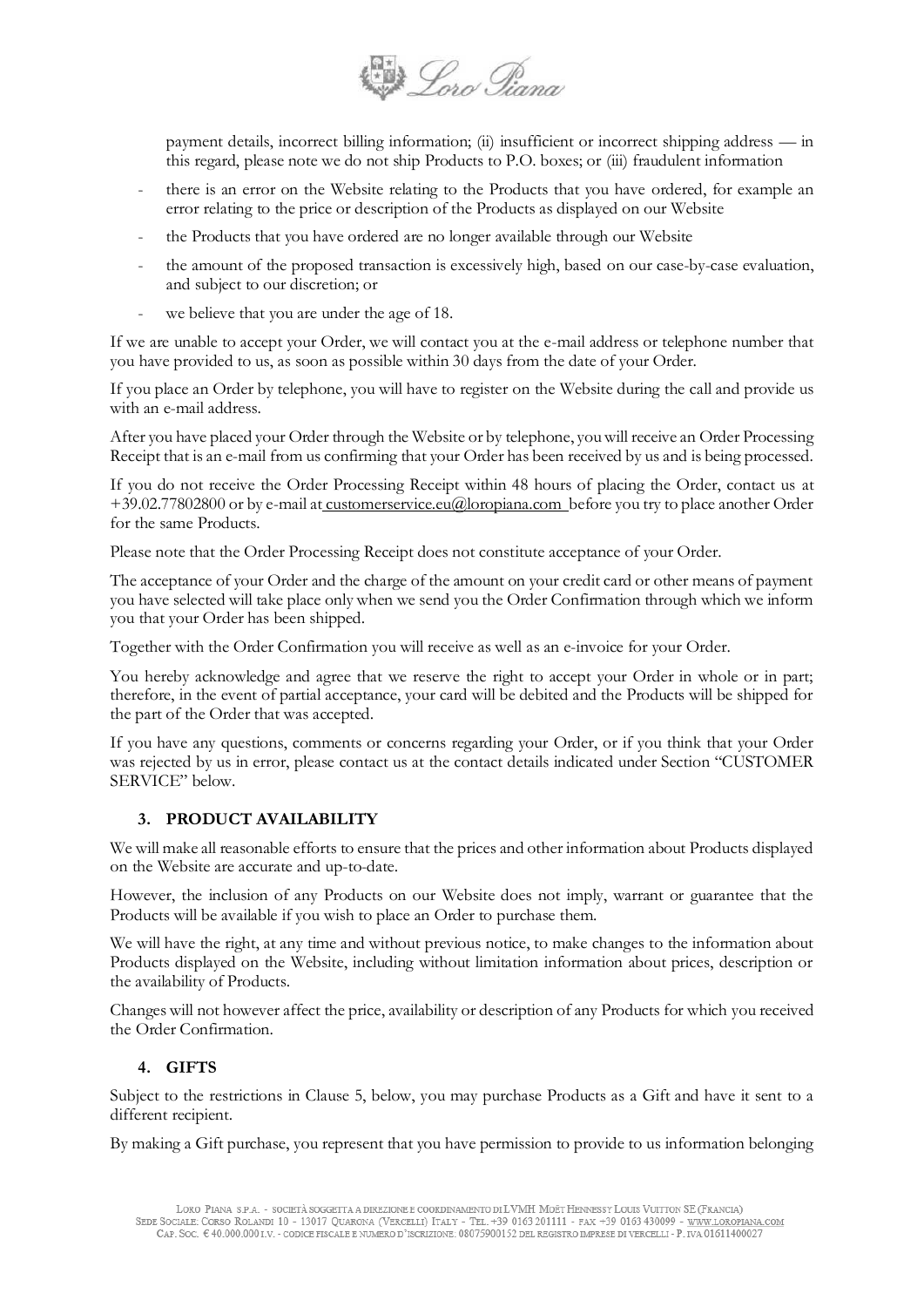

to the Gift recipient.

Please note that you will be liable for providing the recipient's personal data in compliance with any applicable privacy law. We invite you to consult our privacy policy on the Website before providing us with a third party's personal data.

We retain the right to reject your order for any reason if we believe that you may not have proper authorization to provide us with third party information, including, but not limited to, recipient name(s) or address(es).

We will deliver the Gift to your recipient in reliance upon your representations.

You will receive the Order Confirmation from us when your Gift has been shipped to the recipient confirming that we have accepted your Order for the Gift and an e-invoice for your Order.

### **5. PRICES AND PAYMENTS**

The prices of the Products are indicated on the Website and will be confirmed in the Order check-out page, in the Order Confirmation as well as in the e-invoice you receive after your purchase.

We reserve the right to vary the price of our Products at any time, provided that we will not alter the price of any Product after we send you the Order Confirmation.

Please be aware that prices charged for any Products purchased on the Website may vary to reflect local market pricing and applicable duties.

Prices are inclusive of VAT unless stated otherwise. Any other taxes and duties – if applicable - are not included and are calculated according to the value of your Order and your shipping destination and are itemized on the Order check-out page, in the Order Confirmation as well as in the e-mailed invoice.

Shipping costs may also apply to your Order and will be indicated in the Order check-out page.

You may pay by credit card, Paypal, e-wallet or bank wire transfer (save for possible restrictions provided by the applicable laws and regulations), as listed on our check-out page.

Payment must be made in the currency as indicated on your Order before you submit it.

Please be advised that you may sustain some extra charges imposed by your credit card issuer or by your bank, for which we deny any responsibility.

### *Payment by credit card.*

You must supply your card details when you place your Order. We will place a "hold" on your payment card for the total value of your Order. If the "hold" on your card has been authorized by your bank, your credit card will be debited for the total value of the Order Confirmation at the time the Products are shipped to you. We will not accept your Order, neither will we supply the Products to you until your credit card issuer has authorized the use of your card for payment of the Products ordered. If we do not receive such authorization, we will notify you. We reserve the right to verify the identity of the credit card holder by requesting appropriate documentation.

After a "hold" on your payment card has been authorized by your bank, please be advised that, in case your credit card is debited for a lower amount than the total amount "held", it is possible that the balance is not immediately fully available to you for reasons beyond our control (eg: delays by your credit card issuer in removing the "hold" from your credit card).

#### *Payment by PayPal*.

If you choose PayPal as your payment method, you will be redirected to the website [www.paypal.com](http://www.paypal.com/) where the payment for the Products will be carried out following the procedure envisaged and regulated by PayPal and the contract terms and conditions as agreed between you and PayPal. The data entered on the PayPal website will be handled directly by PayPal and will not be sent to or shared with us, except for the data that are necessary to perform the delivery of the Products in case you have selected the option of PayPal express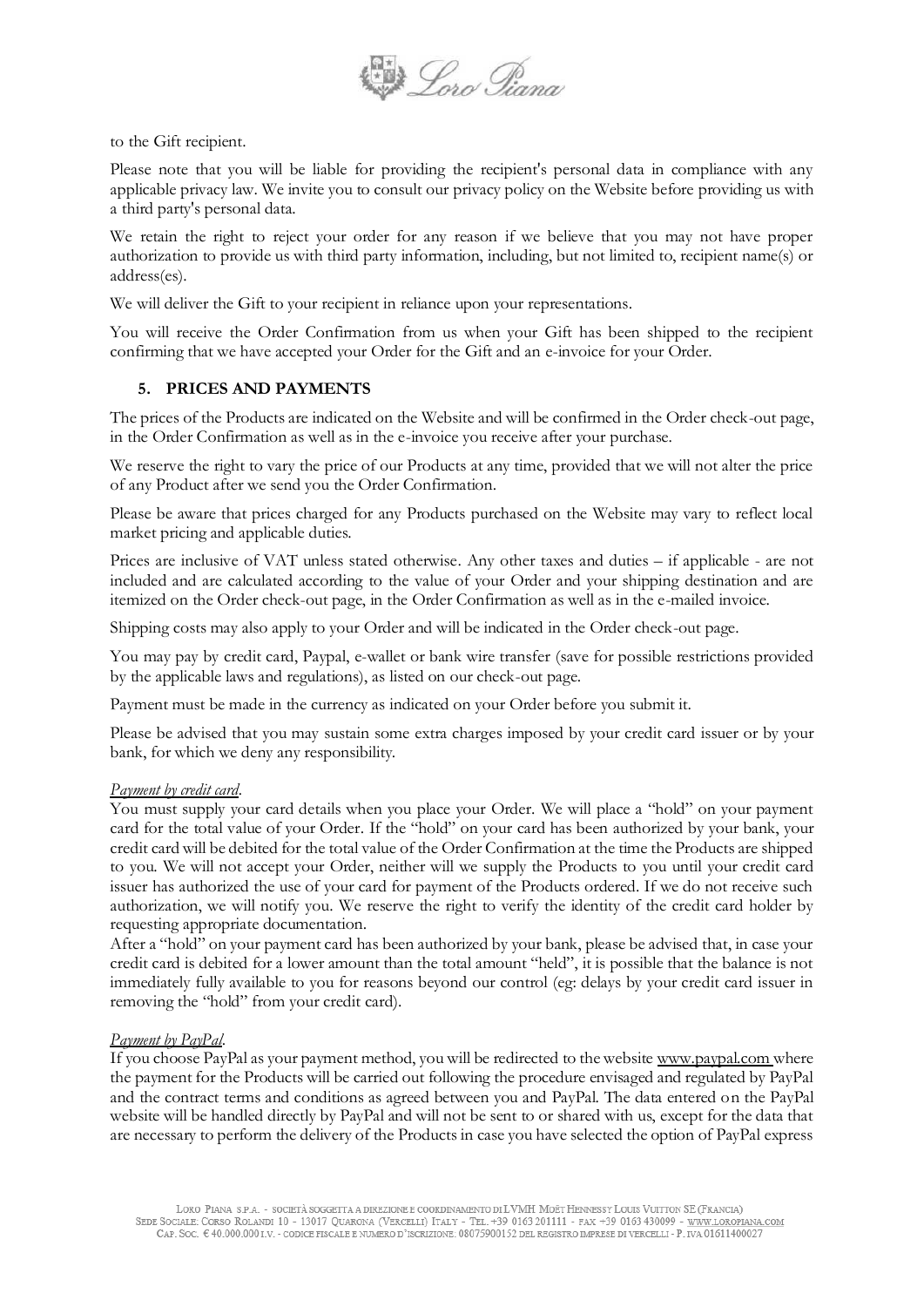

check out. We will therefore have no knowledge of and cannot record in any way the details of the credit card connected to your PayPal account or any other payment instrument connected to said account.

We will place a "hold" on your PayPal account for the total value of your Order. If the "hold" on your PayPal account has been authorized by PayPal, your PayPal account will be debited for the total value of the Order Confirmation at the time the Products are shipped to you. We will not accept your Order, neither will we supply the Products to you until PayPal has authorized the use of your PayPal account for payment of the Products ordered. If we do not receive such authorization, we will notify you. We reserve the right to verify the identity of the PayPal account holder by requesting appropriate documentation.

After a "hold" on your PayPal account has been authorized by PayPal, please be advised that, in case your PayPal account is debited for a lower amount than the total amount "held", it is possible that the balance is not immediately fully available to you for reasons beyond our control (e.g.: delays by PayPal in removing the "hold" from your PayPal account).

#### *Payment by e-Wallet.*

(i) Apple Pay

If you have installed the Apple Pay app and activated the Apple Pay option and you are navigating through Safari, you may choose such payment method.

If you choose Apple Pay as an option, a popup will be displayed and you will need to insert your shipping and billing address and select the preferred card connected to your account.

Once completed, you will need to click on "proceed" button and authenticate yourself through Face ID or Fingerprint and validate the payment.

In the event of payment via Apple Pay, the total amount due will be debited by Apple Pay to you at the conclusion of the online contract. In the event of the termination of the purchase agreement and for any other type of refund, for any reason, the refund will be credited to your Apple Pay account that you used for the original purchase. The time required to credit the payment instrument connected to said account depends exclusively on Apple Pay and the banking system. Once the credit order in favor of said account has been arranged, Loro Piana cannot be held responsible for any delays or omissions in crediting you with the refund. To contest these cases, you must contact Apple directly.

### (ii) Google Pay

If you have installed the Google Pay app and activated the Google Pay option, you may choose such payment method.

If you choose Google Pay as an option, a popup will be displayed and you will need to insert your shipping and billing address and select the preferred card connected to your account.

Once completed, you will need to click on "proceed" button and authenticate yourself through fingerprint and validate the payment.

In the event of payment via Google Pay, the total amount due will be debited by Google Pay to you at the conclusion of the online contract. In the event of the termination of the purchase agreement and for any other type of refund, for any reason, the refund will be credited to Your Google Pay account that you used for the original purchase. The time required to credit the payment instrument connected to said account depends exclusively on Google and the banking system. Once the credit order in favor of said account has been arranged, Loro Piana cannot be held responsible for any delays or omissions in crediting you with the refund. To contest these cases, you must contact Google directly.

#### *Payment by wire transfer.*

In case of payment by wire transfer, the payment shall be made to the following bank account: **INTESTATARIO C/C LORO PIANA Spa NOMINATIVO BANCA BANCA INTESA SAN PAOLO CODICE IBAN** IT12C0306944312161009380938 **CODICE SWIFT** BCITITMMXXX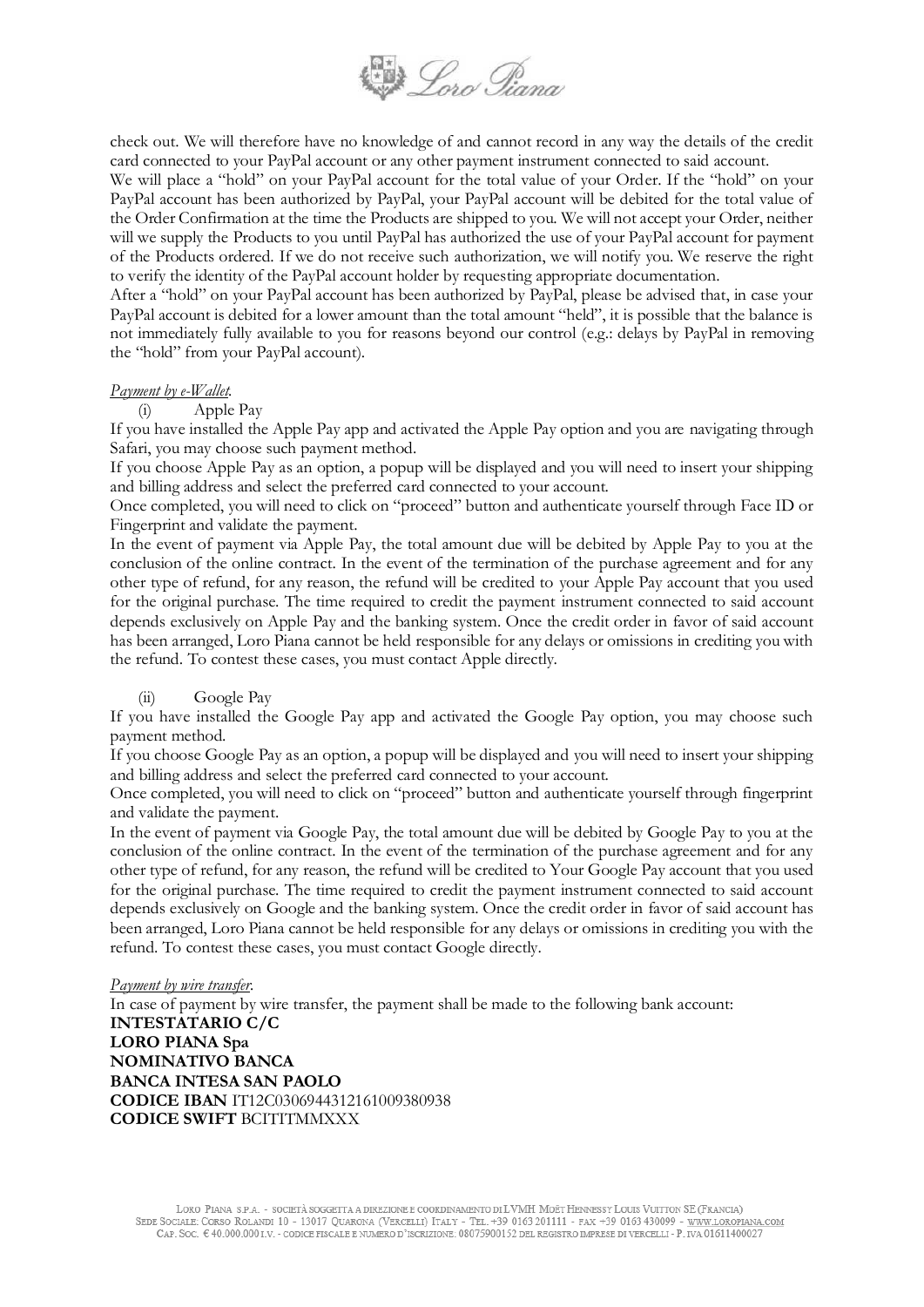

You will be responsible for the payment of any charges applied by your bank to the transfer and/or to any currency exchange. Please note that we will only accept payments from bank accounts whose holder is the person placing the Order on the Website and who will then receive the e-invoice: therefore, you could be contacted by our customer service to have all necessary information in connection thereto. We will not accept your Order, neither will we supply the Products to you until we receive confirmation from our bank that the payment has been successfully credited to our bank account. We reserve the right to verify the identity of the bank account holder by requesting appropriate documentation.

We take all reasonable care to make the Website secure and to prevent frauds. All transactions on the Website are processed using a secure online payment gateway that encrypts your card details in a secure host environment.

Please note that we may, at any time and at our sole discretion, restrict shipping to certain customers and countries.

If you wish to dispute the validity or amount of a charge that appears on your credit card statement, please contact us at [customerservice.eu@loropiana.com](mailto:customerservice.eu@loropiana.com) or +39.02.77802800 or by WhatsApp at + 39 3387288304, or live chat.

## **6. SPECIAL TERMS FOR SHIPMENT TO BAHRAIN, QATAR, SAUDI ARABIA, UKRAINE, KUWAIT AND SWITZERLAND**

The following special terms apply exclusively to shipments of Products to Bahrain, Qatar, Saudi Arabia, Ukraine, Kuwait and Switzerland ("**Restricted Locations**"):

- The service of alteration is not available for Bahrain, Qatar, Kuwait and Saudi Arabia, Ukraine.
- The shipping address and the billing address shall match if purchasing Products in any Restricted Location. It is not possible to send the Products to third parties if purchasing or sending to any Restricted Location.
- Some of the Products, among which those subject to C.I.T.E.S Treaty, including vicuna items or goods which composition includes fur or exotic leather goods may not be available for shipping to a Restricted Location. Loro Piana will inform the buyer before the shipping takes place in case some of the Products have to be removed from the Order.
- In addition to shipping costs if applicable -, which will be itemized on the Order check-out page and on the Order Confirmation, Orders for Bahrain, Saudi Arabia and Ukraine may be subject to custom duties and local VAT which vary depending on the value of the Products purchased on the Website and which cannot be calculated in advanced by Loro Piana. The courier will notify you on costs to be paid and the procedure of payment as well as other formalities that are required to be followed by the local legislation at the time the Products are delivered to you. For more detailed information on the applicable duties, please contact us at <u>[customerservice.eu@loropiana.com](mailto:customerservice.eu@loropiana.com)</u> or +39.02.77802800
- The Orders for Ukraine will be processed only following your approval of the custom duties and local VAT payment.
- Delivery date for Products delivered to a Restricted Location depends on custom clearance as well as on the issuance by the Chamber of Commerce of a Certificate of Origin or Declaration of Origin, which attests that the Products listed therein meet certain criteria to be considered as originating in a particular country.
- Products may be returned or exchanged in color or in size exclusively by using the "Free Pick Up" service. Returns and changes at Loro Piana Stores will not be available.
- In case of return of Products, using the Loro Piana "Free Pick Up" service, Loro Piana will reimburse the price you paid for the Products., minus the custom duties for importing Products from Saudi Arabia to Italy.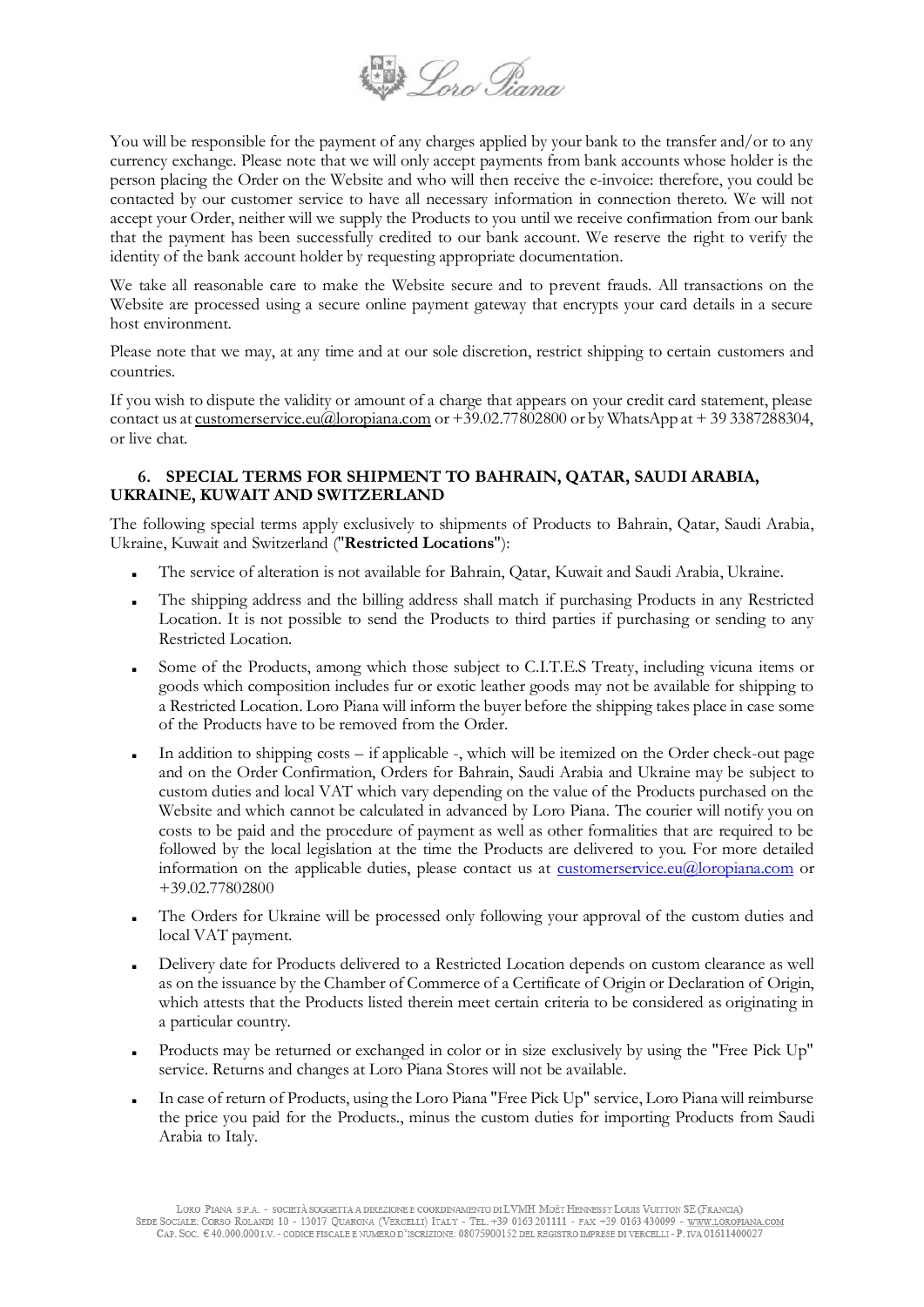

Payments accepted for Restricted Locations are credit/debit card /e-wallet. Furthermore, for Ukraine, payment by wire transfer will be accepted as well.

### **7. DELIVERY AND ORDER TRACKING**

International shipping is available when ordering Products from the Website.

You can view the countries to which we ship Products and from which we accept returns/exchanges directly on our Website.

We will not deliver any Products unless or until payment has been authorized and/or credited on Loro Piana's bank account.

When the Products have been delivered to our carrier, we will send you the Order Confirmation.

Delivery will be made by courier during normal business hours. Please be advised that shipping costs may apply to your Order and that our courier cannot deliver packages without receiving a signature and/or payment of applicable customs duties.

We will make any reasonable effort to deliver the Products within the number of days specified on your Order Confirmation. However, any delivery date or time specified by us is a best estimate only, and we will not be liable for any loss or damage suffered by you through any such delay in delivery.

You can track the progress of your Order by entering the tracking number provided in your Order Confirmation.

Products that we deliver to you will become your property at the time that you receive them.

As soon as we have delivered the Products to you, you will become responsible for them and for any loss or damage to them thereafter.

Upon delivery of the Products, and before signing any document attesting delivery, you must carefully check the integrity of the package. If the external packaging or the merchandise is damaged at time of delivery, please reject the package and note in the proof(s) of delivery the damage.

By signing the acknowledgement / proof(s) of delivery, you acknowledge that the merchandise and the amount paid is correct.

You hereby waive your rights to any refund or reimbursement if you fail to comply with these provisions.

## **8. RESALE / RESHIPPING OF OUR MERCHANDISE**

The resale, rental or transfer for commercial or professional reasons of Products purchased on the Site is strictly forbidden.

We reserve the right to refuse to accept your Order, if we suspect that you intend to resell our Products.

### **9. HOW DO I RETURN/EXCHANGE A PRODUCT?**

The following policy applies only to Products shipped to Countries that are purchased on our Website. We cannot accept returns/exchanges of Products purchased on other websites, in physical stores, or Products from countries where we do not ship merchandise directly.

Please see the specific applicable conditions below:

### **A. To Return or Exchange a Product Online Using Loro Piana's Free Pick Up Service:**

#### *i. Products Purchased By You:*

You may return or exchange the color or size of any online purchase made by you, within 30 days after the Products are received. Each Product can be exchanged or returned one time only. Please note we only accept exchanges for changing the color or size of the same Product already purchased. If you would like a different Product, please return your purchase and place a new order.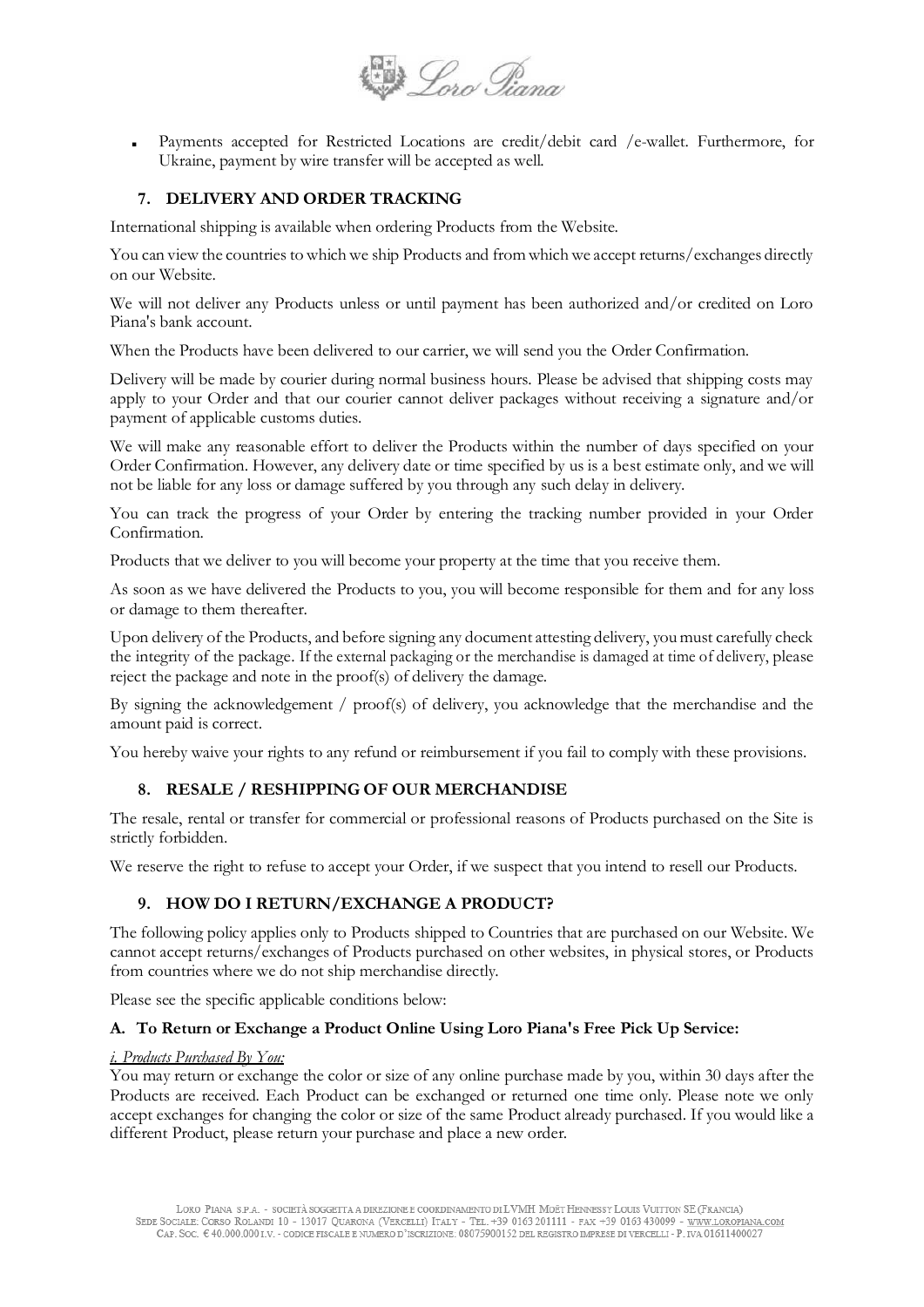

Returning or exchanging purchased Products using our return service is free and can be done in 3 easy steps:

- 1. Please login to your Account. Under "Order History", you can select the detail page for the relevant Order and indicate the Products which you would like to return/exchange as well as the reason for the return or the new color/size desired. You will receive a Return Authorization Number. Print this number directly from the site (alternatively if you do not have access to a printer, handwrite the Return Authorization Number on the line indicated in the Delivery Receipt that you received with the original shipment).
- 2. Place all Products for return/exchange new, unused, not personalized, not altered and in perfect condition with all of the tags and labels attached in their original boxes and packaging along with the Return Authorization Number (printed or handwritten as per the above).
- 3. Attach the ESHOP URGENT sticker and the DHL return label that you received with the original shipment to the outside of the box.

In case you want to specify a different pickup address, you can do it while entering the return request (step 1. In the instructions above) and print a new return label. Call DHL directly or visit their website to schedule a free pick up. You will be asked to provide the Loro Piana client code which will appear automatically on your air way bill, and the best time for a pick up. Return shipments using DHL will be provided to you free of charge.

The right of return is excluded if the Products belong to one of the following categories of Excluded Products: 1) Personalized Products; 2) sealed Products that are not suitable for return for health protection and hygiene reasons (underwear, swimsuits, socks, lingerie, sleep masks, face masks, candles, etc.) and that have not been unsealed after delivery or if the hygiene label is no longer in place.

The right to return a Product using the Loro Piana's Free Pick Up Service is compliant with the right of withdrawal established by the CRD, according to which consumers have a right of withdrawal from contracts concluded at a distance and consumer contracts concluded outside of your business premises.

#### *ii. Products You Received As a Gift:*

You may return or exchange any Products received as a Gift for any reason within 30 days after the Product is received. Please note we only accept exchanges for changing the color or size of the same Product already purchased. If you return a Gift, only the original purchaser will be entitled to receive a refund. Each Gift Product received may be exchanged one time, only.

The right of return is excluded if the Gifts belong to one of the following categories of Excluded Products: 1) Personalized Products; 2) sealed Products that are not suitable for return for health protection and hygiene reasons (underwear, swimsuits, socks, lingerie, sleep masks, face masks, candles, etc.) and that have not been unsealed after delivery or if the hygiene label is no longer in place.

For a gift exchange please contact our customer service either by email [customerservice.eu@loropiana.com](mailto:customerservice.eu@loropiana.com) or by phone +39.02.77802800 or by WhatsApp at + 39 3387288304, or by live chat to receive a Return Authorization Number and then follow the steps 2. to 3. listed in point *i.e.* above.

Please note that when the Products are returned to us, we will review them for quality control. If the Products are sent back in perfect condition, new, unused, and with all of the tags and labels attached, we will approve the return and, as the case may be, exchange the Products or reimburse the total amount paid minus original shipping costs, and customs dues (as the case may be) to the credit card, PayPal account or the bank account used for the original purchase. We will credit the refund to the credit card, PayPal account or the bank account that you used to pay for the Products within approximately thirty (30) days from the date that we receive the returned Products, save for possible delays of technical nature not attributable to us (e.g.: malfunctions of the credit card system).

In case of payment by wire transfer received from a country outside the European Union, you will be contacted by our customer service to obtain all necessary information in connection thereto. You remain responsible for any charge applied by your bank.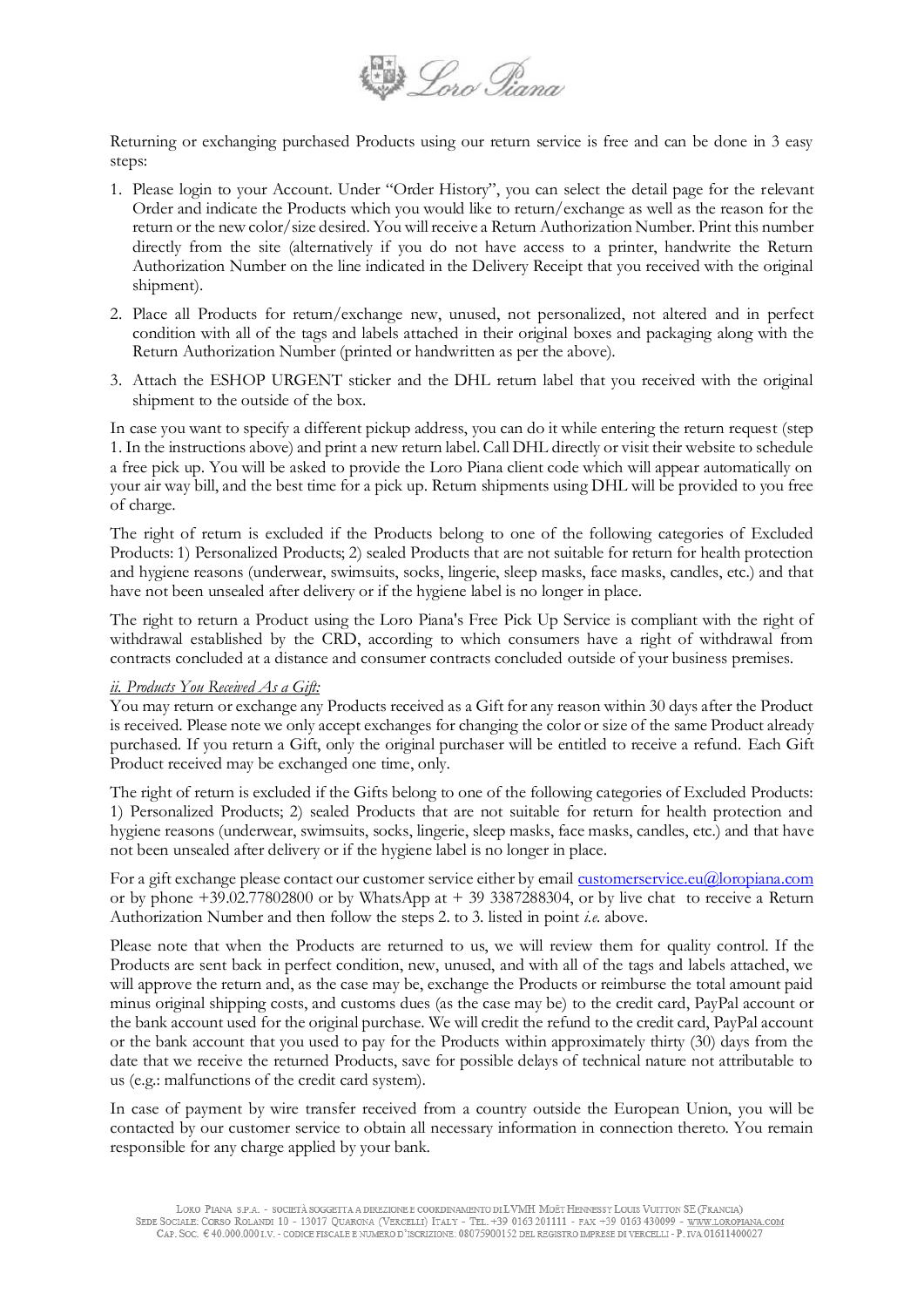

In cases where the Products appear to be worn or used, are missing any of the labels or tags, do not comply with our Terms of Sale, are sent from countries where we do not ship directly or where we have any reason to believe that the Products are fraudulent or were not purchased directly on our Website, we will not be able to accept the return/exchange and we will send the original Products back to you.

## **B. Return of damaged or faulty Products**

All Products are covered by a 24 (twenty-four) month warranty for lack of conformity as provided by law, without prejudice to the possibility that local law may provide for a different timing of the compulsory legal guarantee.

To benefit from the guarantee, you must be able to show when the Products were purchased by keeping the Delivery Receipt that you received in the original shipment.

This policy applies both to online Products purchased by you and online Products you received as a Gift. For returns related to quality concerns that occur within 30 days of Products being received, please follow the procedures outlined above under letters A. - *point i.* for Products purchased by you on our Website and *point ii.* for Products you received as a Gift - or B. For returns after 30 days of Products being received, please contact our Customer Service at [customerservice.eu@loropiana.com](mailto:customerservice.eu@loropiana.com) or by phone +39.02.77802800 or by WhatsApp at  $+ 39$  3387288304, or by live chat.

At the time of delivery, you are required to check the Products in order to ascertain that their conform with the Products ordered and that they do not show any defects. You should inform us of the existence of any such lack of conformity within a period of 2 (two) months from the day when you detected the lack of conformity.

Unless proved otherwise, any lack of conformity which becomes apparent within 6 (six) months of delivery of the Products shall be presumed to have existed at the time of delivery unless this presumption is incompatible with the nature of the product or the nature of the lack of conformity.

Please note that when the Products are returned for quality problems, we will examine them. If the Products have quality problems, we will repair them (if possible) or replace them with new Products. If we are unable to repair or replace the Products in a timely and satisfactory manner, then:

- *for Products purchased by you on our Website*, we will refund the price paid for the Products (along with the initial shipping costs and any costs borne by you to return the Products, provided you provide evidence thereof in writing) to the credit card, PayPal account or bank account used for the original purchase in accordance with the applicable regulations In case of payment by wire transfer received from a country outside the European Union, you will be contacted by our Customer Service to obtain all necessary information in connection thereto. You remain responsible for any charge applied by your bank. Any such refund made to you shall be reduced to take account of the use that you have had of the Products since its delivery.
- *for Products you received as a Gift*, the refund can only be issued to the purchaser therefore you will be contacted by the Customer Service to obtain all the necessary information in connection thereto.

The warranty for lack of conformity will be applicable only if the Products have been used correctly, in compliance with its intended purpose and in accordance with the use and washing instructions contained in and/or furnished with the Products. Therefore, if we reasonably believe that the Products you have returned to us are not faulty/damaged and do not have quality problems, or have been damaged due to misuse or were shipped to us later than the above mentioned deadline, you will not be entitled to a refund and/or repair and/or exchange and we will return the original Products to you.

## **10. ALTERATIONS**

The alteration service offers size fitting to customers. For instance, hem the pants leg, bring in the waist or shorten jacket sleeves can be considered illustrative examples of alterations.

Any adjustment of the original product design is not considered an alteration (e.g. shortening of sleeves to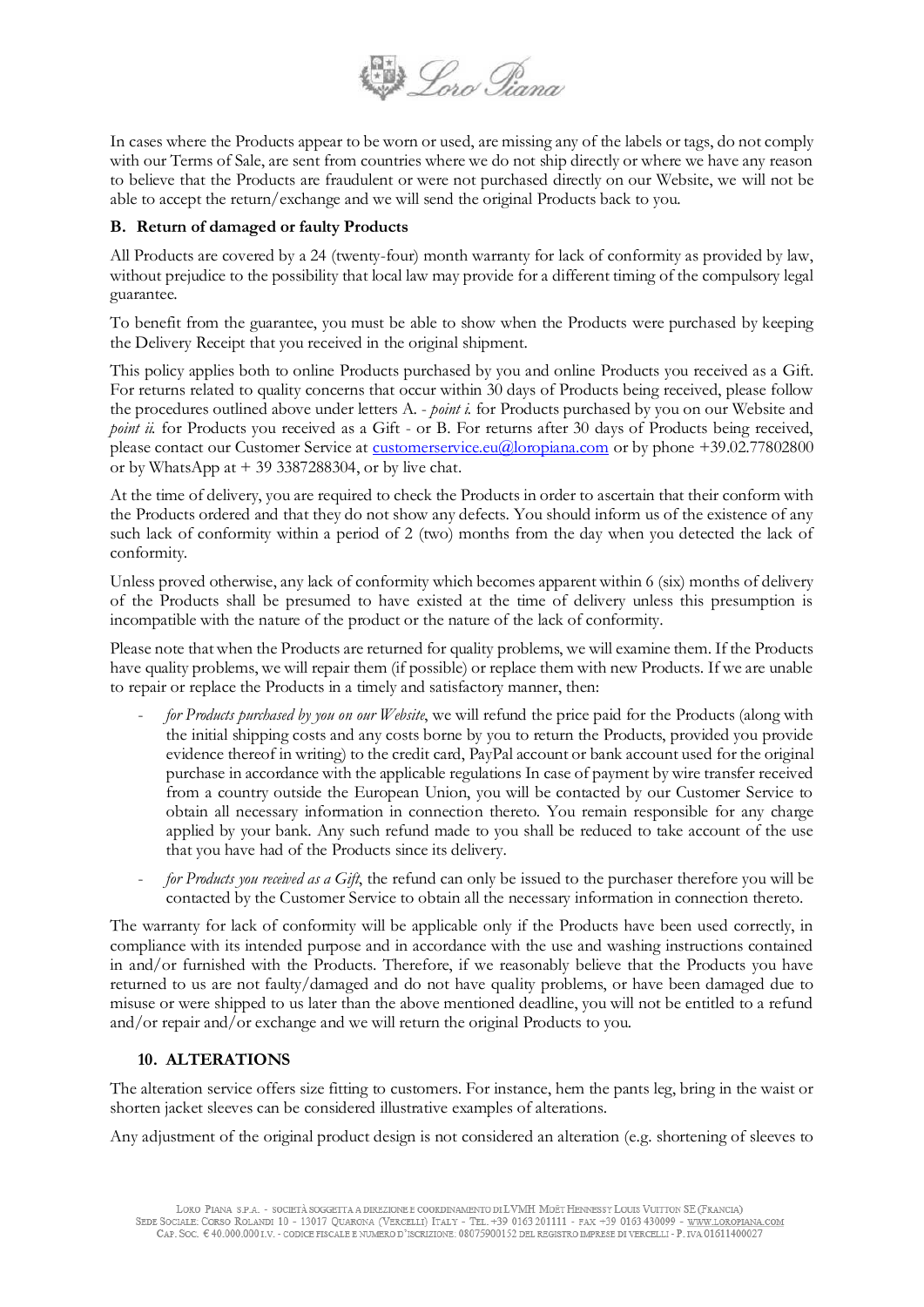

a three-quarter length or modifying a neckline).

In the same way, product personalization and repair are not considered an alteration.

You can bring any Ready-to-Wear Products you have purchased online in one of Loro Piana directly operated stores located in the country where the Products were shipped for basic alterations.

Alterations are provided free of charge within six (6) months after the Products are purchased. Please bring a copy of the Delivery Receipt, as well as the Products to be altered. The timing of alterations depends on the services requested, the number of Products to be altered, and the availability of the staff at each store.

Please contact the customer service to get the list of the Loro Piana directly operated stores located in the country where the Products were shipped.

# **11. CUSTOMER SERVICE**

We offer customer assistance for any questions related to the use of the Website, the placement of an Order, the tracking of Products, the availability of Products, the login/registration process and any further information you may need in connection with the use of our Website and/or our Products. Our customer service is available in English and Italian language Monday through Friday between the hours of 9 and 18 CET with the exception of holidays.

If you need any information, we invite you to refer to the "FAQ section" on our Website and if you are not satisfied you may contact us at the following email or by phone:

- Email: [customerservice.eu@loropiana.com](mailto:customerservice.eu@loropiana.com)
- Phone (Monday through Friday between the hours of 9 and 18 CET with the exception of holidays): +39.02.77802800.
- WhatsApp ((Monday through Friday between the hours of 9 and 18 CET with the exception of holidays): at +39 3387288304
- Live chat is available from Monday to Friday between 9 to 18 CET

### **12. PERSONAL INFORMATION**

When you place an Order through our Site, you will be providing us with your personal information. We will use your personal information to process your Order and deliver the Products ordered and for other limited purposes. Our collection and use of your personal information will be carried out subject to the terms of our privacy policy on the Website.

By providing us with personal information, you consent to our use of such personal information for purposes of processing Orders, collecting payment, and any requests from the recipient with respect to such Order(s).

## **13. OUR LIABILITY TO YOU**

Nothing in these Terms of Sale will exclude or limit our liability to you for fraud, death, personal injury or any other liability caused by our negligence, breach of terms regarding title implied under the Consumer Code as for Products shipped to Italy or any other liability which the applicable laws state may not be excluded or limited.

To the fullest extent possible pursuant to applicable law we will not be liable to you under these Terms of Sale for any loss of profit, loss of income, loss of business, loss of revenue or loss of goodwill; any loss or corruption of or damage to data; or any loss or damage which was not a reasonably foreseeable result of either our breach of these Terms of Sale or our breach of our legal duty of care. Loss or damage is "reasonably foreseeable" if, at the time that we and you entered into these Terms of Sale, such loss was either contemplated by us and you or you notified us that the loss may occur if we breached these Terms of Sale or our legal duty of care.

### **14. SPECIAL TERMS OF SALE FOR PERSONALISED PRODUCTS**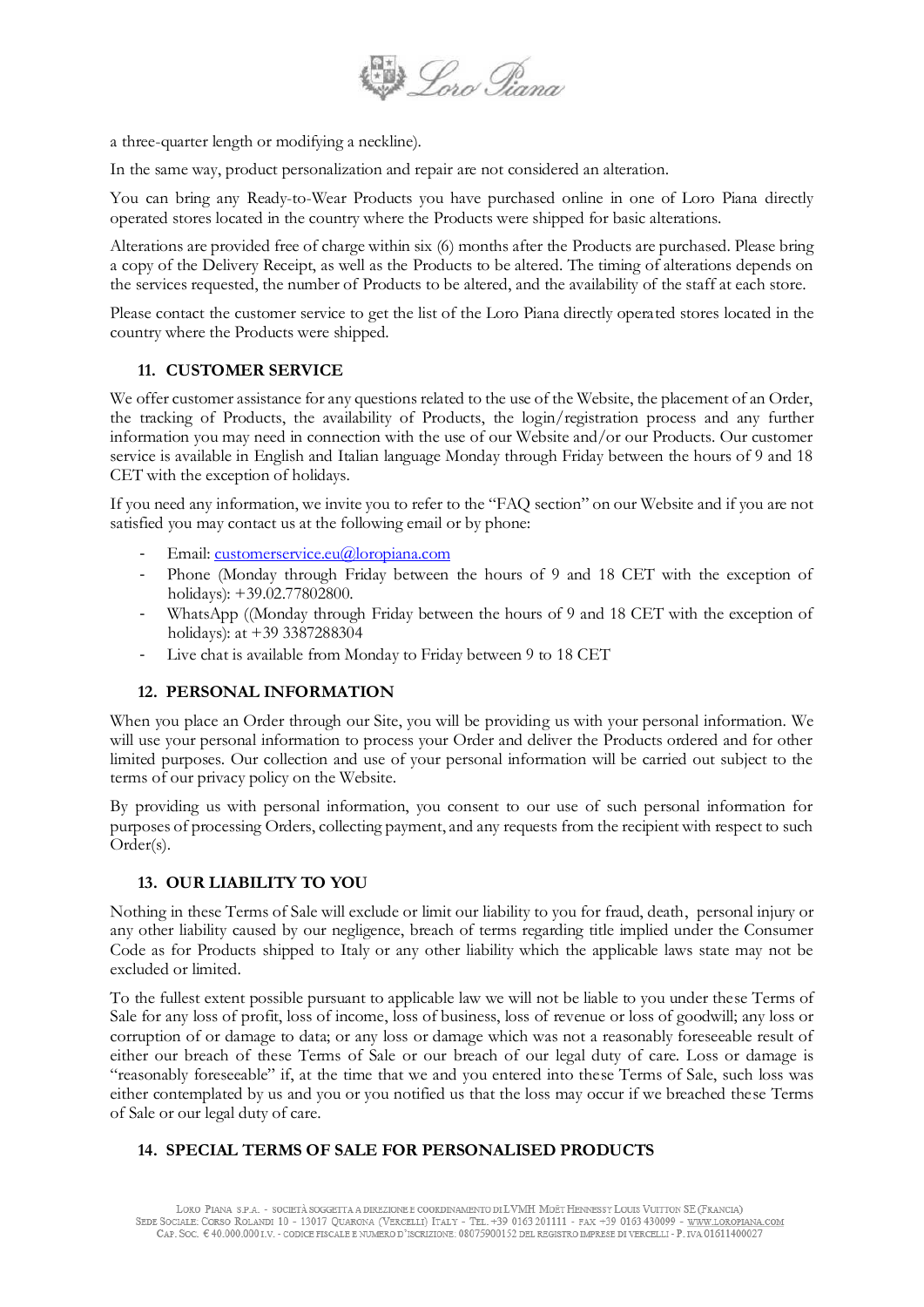

These Special Terms, together with the Terms of Sale, apply to you and your purchase of Personalized Products. In case of conflicts between the Terms of Sale and these Special Terms, the latter shall prevail.

No returns or exchanges are accepted for Personalized Products. unless the Personalized Products are damaged or faulty, according to article 9, letter B. However, you may cancel your order within three (3) days after you have placed your order on the Site. In such case, we will refund your purchase in full. Furthermore, Personalized Product can be returned in case they do not correspond to the products included in the order form duly signed, within 10 days from the delivery, by providing the evidence of the purchase (*i.e.* receipt or invoice) and the order form duly signed.

Personalized Products may be delivered in a time slot indicated on our Site. Delivery terms are merely indicative and may vary according to the personalization requested. Personalized Products are shipped separately from other Products' orders.

After you have placed your order, your credit card or your PayPal account will be debited for the total amount of your order and you will receive an email order confirmation together with an advanced payment electronic invoice. However, there may be occasions when we confirm your order but subsequently learn that we cannot supply the Personalized Products you have ordered; in such event we will cancel the order and refund your purchase price in full. When your order is ready, we will send you an email through which we inform you that your Order has been shipped together with the tracking number.

The payment methods accepted for Personalized Products service are credit card, e-wallet and PayPal (for Restricted Locations only credit card and e-wallet payments apply).

## **15. INTELLECTUAL PROPERTY**

The Website and its contents are protected by Intellectual Property Rights.

You acknowledge and agree that all copyright, trademarks and all other Intellectual Property Rights and other similar rights shall remain at all times vested in us or in our licensors. You are not allowed to use any such Intellectual Property Rights as owned by us or our licensors without our express agreement.

## **16. GENERAL TERMS**

These Terms of Sale and any document/terms expressly referred to herein represent the entire agreement between you and us with respect to the subject matter hereof and supersede all prior agreements and understandings, oral or written, with respect to the subject matter hereof.

If any provision of these Terms of Sale shall be deemed invalid, illegal, or unenforceable, the validity, legality and enforceability of the remaining provisions shall not in any way be affected or impaired thereby.

At any time during the term of the Contract, we reserve the right to assign, transfer, charge, pledge or otherwise dispose of the Contract to third parties any claim(s) for payment which have arisen in connection with the Contract. You may not assign, transfer, charge, pledge or otherwise dispose of the Contract, or any of your rights and obligations arising under the Contract without our express agreement.

No party other than you or us has any right to enforce any term of these Terms of Sale.

If either you or we do not enforce or delay enforcing any of our rights under these Terms of Sale, this will not stop us from doing so at a later date.

# **17. LAW AND JURISDICTION**

Subject to any dispute resolution terms applicable to sales to any of the Restricted Locations, these Terms of Sale are governed by Italian law and shall be construed accordingly, without prejudice to any other imperative provision of law more favorable to the customer applicable in the country of habitual residence of the customer.

Any dispute will be submitted to the exclusive jurisdiction of the competent court of the place where the Consumer is domiciled or resident or, at the Consumer's choice, the Italian Court of Milan.